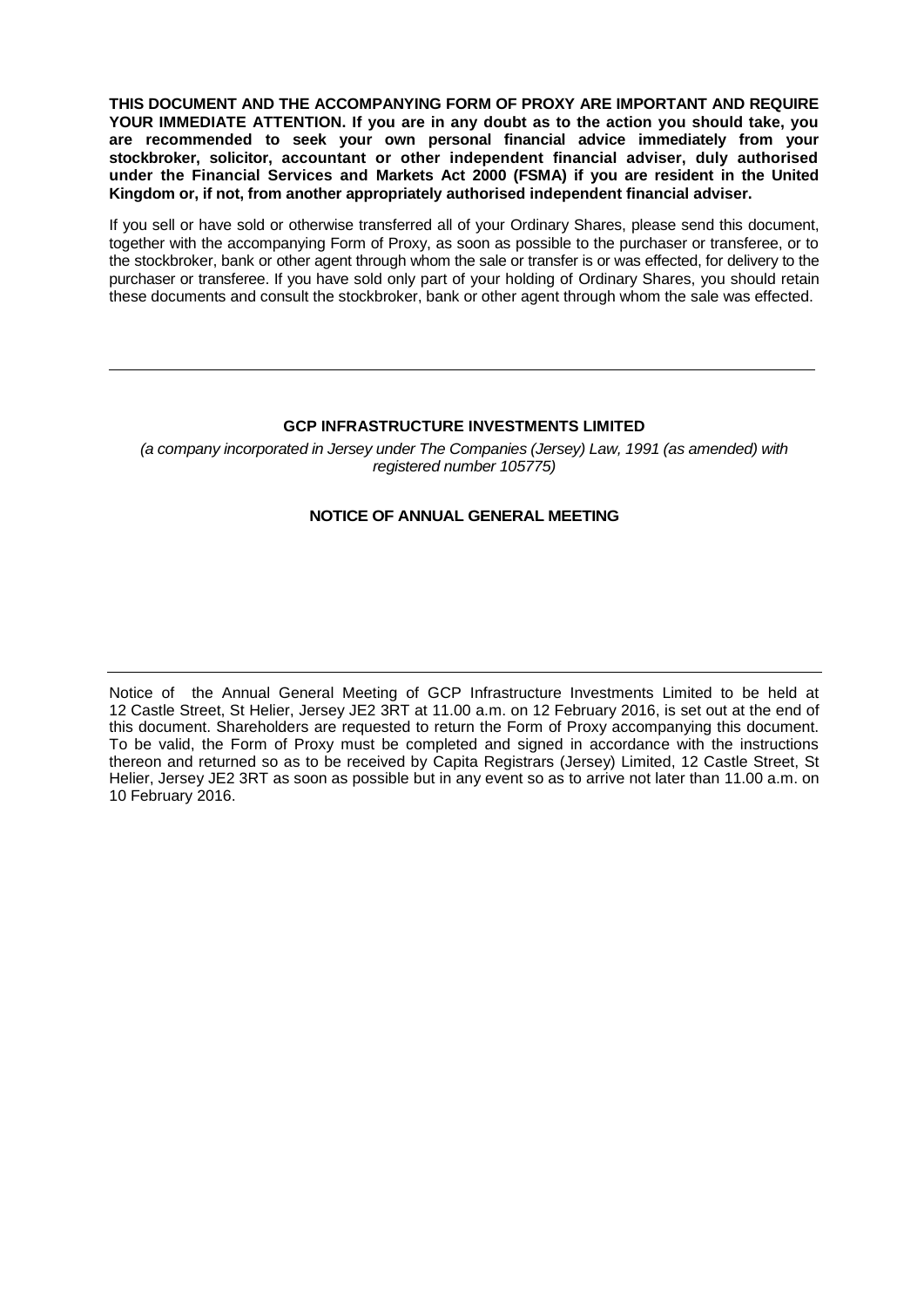# **KEY TIMES AND DATES**

| Latest time and date for receipt of Forms of Proxy           | 11.00 a.m. on 10 February 2016 |
|--------------------------------------------------------------|--------------------------------|
| Latest time and date for receipt of CREST Proxy Instructions | 11.00 a.m. on 10 February 2016 |
| Annual General Meeting                                       | 11.00 a.m. on 12 February 2016 |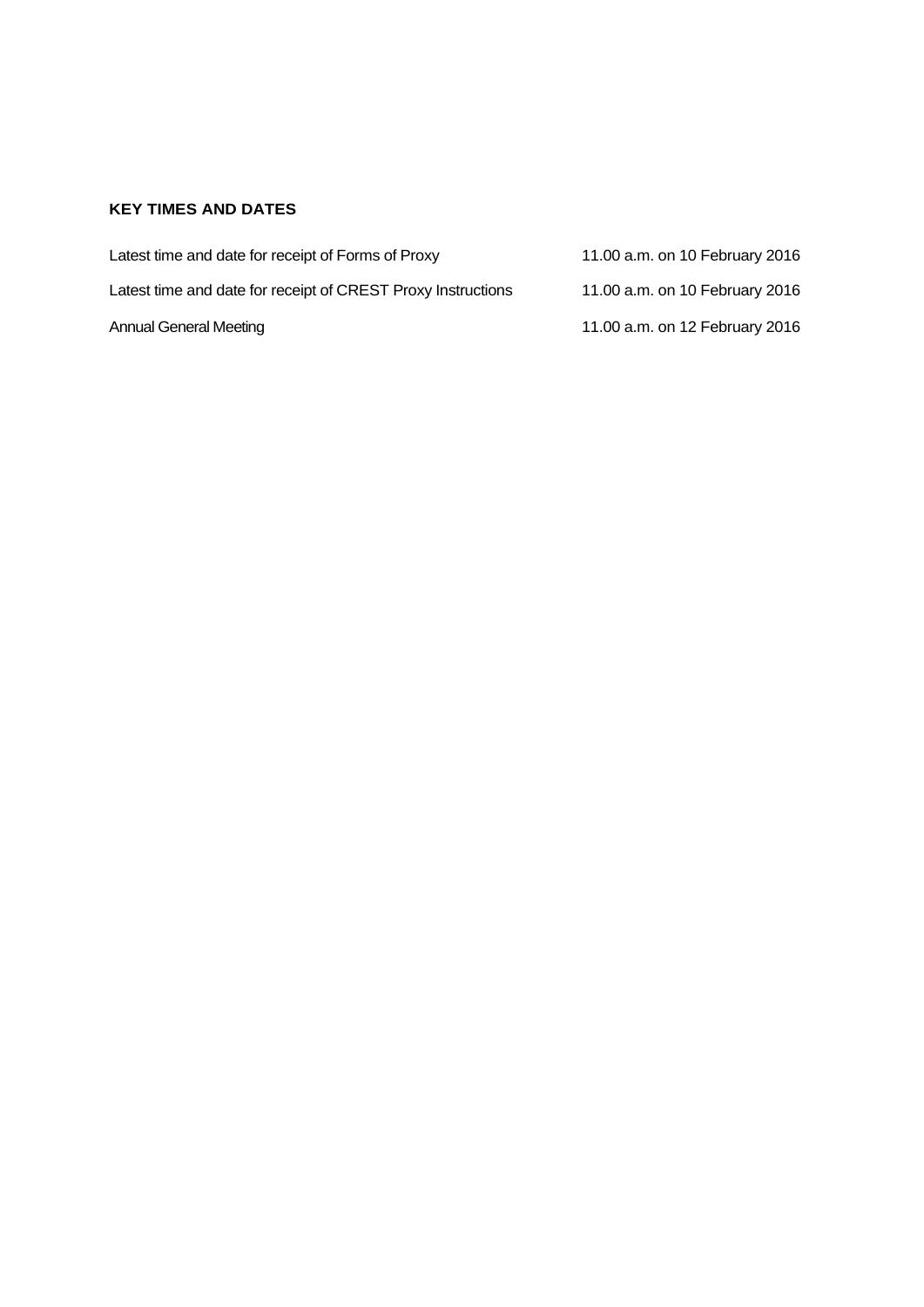# **LETTER FROM THE CHAIRMAN OF GCP INFRASTRUCTURE INVESTMENTS LIMITED**

*(a company incorporated in Jersey under The Companies (Jersey) Law 1991 (as amended) with registered number 105775) Registered Office: 12 Castle Street, St Helier, Jersey JE2 3RT*

*Directors (all non-executive):* Ian Reeves CBE *(Chairman)*  Clive Spears David Pirouet Julia Chapman Michael Gray Paul de Gruchy

12 January 2016

# Dear Shareholder,

# **Notice of Annual General Meeting, including a resolution in respect of the Existing Placing Programme**

I am pleased to send to you the notice of the Company's Annual General Meeting ("**AGM**"), which is being held at 12 Castle Street, St Helier, Jersey JE2 3RT at 11.00 a.m. on 12 February 2016.

The following Resolutions will be proposed as Ordinary Resolutions at the AGM:

- **Resolution 1:** to adopt the Report of the Directors and the audited financial statements of the Company for the year ended 30 September 2015;
- **Resolution 2:** to approve the Directors' remuneration report (a copy of which can be obtained from the Company Secretary at 12 Castle Street, St Helier, Jersey, JE2 3RT);
- **Resolution 3:** to re-elect Ian Reeves CBE, as a director of the Company;
- **Resolution 4:** to re-elect Clive Spears as a director of the Company;
- **Resolution 5:** to re-elect Paul de Gruchy as a director of the Company;
- **Resolution 6:** to re-elect David Pirouet as a director of the Company;
- **Resolution 7:** to elect Michael Gray as a director of the Company;
- **Resolution 8:** to elect Julia Chapman as a director of the Company;
- **Resolution 9:** to appoint KPMG Channel Islands Jersey Limited **(**"**KPMG")** as Auditors of the Company; and
- **Resolution 10:** to authorise the Audit Committee to determine the remuneration of KPMG.

# **Directors' Remuneration Report**

# *Background*

Regulations came into force on 1 October 2013 which require Main Market-listed companies to offer shareholders:

- (i) a binding vote on such company's forward-looking remuneration policy at least every three years; and
- (ii) an annual separate advisory vote on directors' remuneration.

Although the Company, as a Jersey registered company, is not required to comply with such regulations, the Board believes that, as a matter of good corporate governance, Shareholders should have the opportunity to vote on such resolutions.

# *Remuneration Report*

Resolution 2 seeks approval by Shareholders of the Remuneration Report. The Remuneration Report is set out on pages 49 to 51 of the Company's 2015 Annual Report (a copy of which can be obtained from the Company Secretary at 12 Castle Street, St Helier, Jersey, JE2 3RT). The vote is advisory only and no Director's remuneration is conditional upon passing the resolution.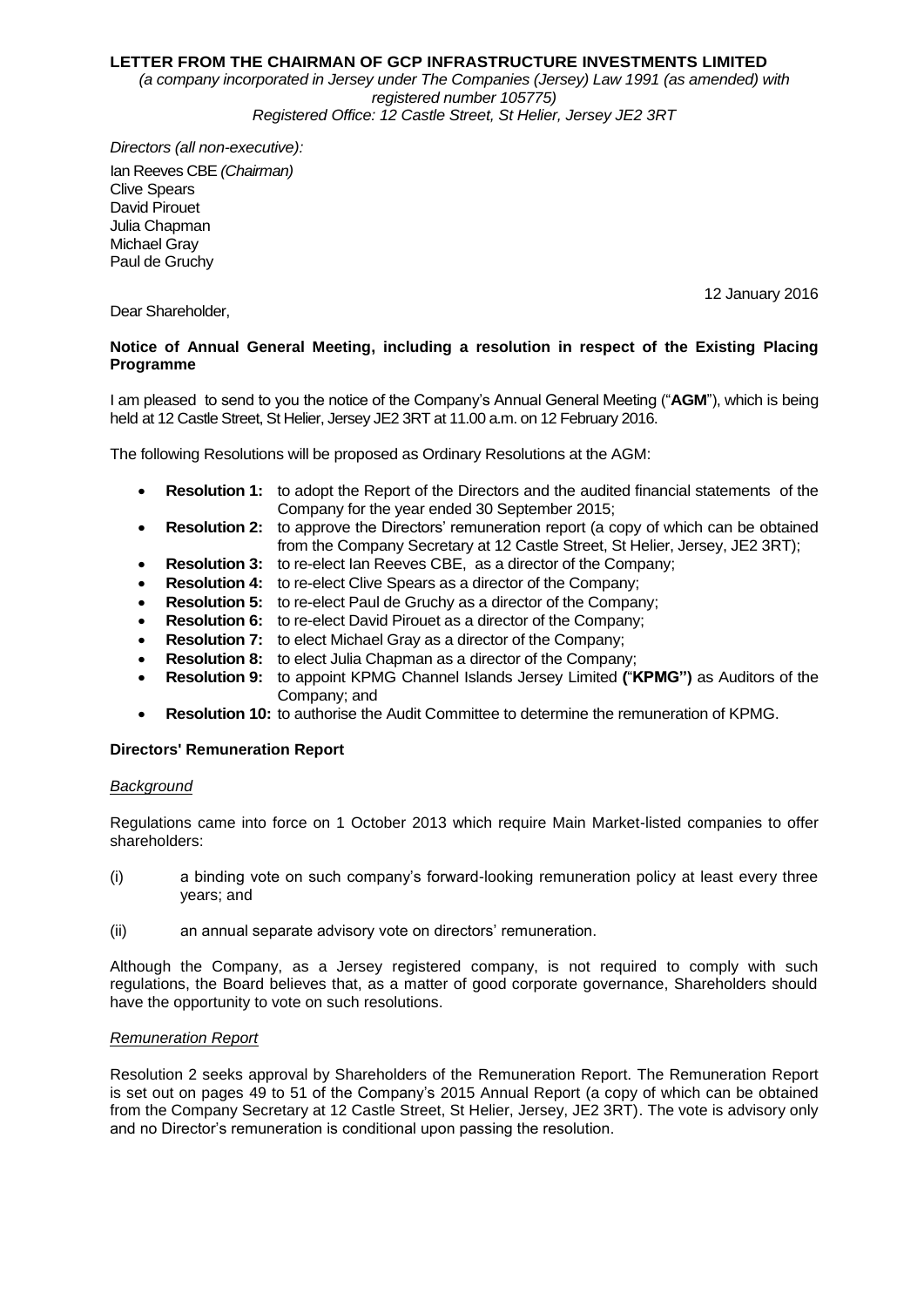# **Ian Reeves CBE, CCMI, FCInstCES, FRSA, FINSTD**

Chairman – 71

Ian Reeves CBE, a UK resident, is an entrepreneur, international businessman and advisor. He is Senior Partner of Synaps Partners LLP and visiting Professor of Infrastructure Investment and Construction at Alliance Manchester Business School, The University of Manchester. He was made a Commander of the Most Excellent Order of the British Empire (CBE) in 2003 for his services to business and charity. Ian has served as a Director since 15 June 2010. Mr. Reeves is also a member of the advisory board of Stifel Nicolaus Europe Limited, the corporate and institutional stockbroking and advisory firm.

# **Clive Spears ACIB, MCISI**

Deputy Chairman – 62

Clive Spears, a Jersey resident, is a career qualified corporate banker, with 32 years' experience with the Royal Bank of Scotland Group of which the last 18 years were spent in Jersey until retirement in 2003. Relevant experience has spanned Corporate Finance, Treasury Products, Global Custody and Trust & Fund Administration. Additional experience in audit and compliance has also accrued during the period. Mr Spears serves on the board of an AIM listed company EPE Special Opportunities plc and on the board of a main market listed investment trust, Invesco Perpetual Enhanced Income Fund Ltd. Clive has served as a Director since 7 February 2014.

# **Paul de Gruchy**

Non-executive Director – 43

Paul de Gruchy, a Jersey resident, is a qualified lawyer currently working as Head of Legal at a global financial services business in Jersey. He has extensive experience in the financial services sector, in particular in the area of offshore funds. He has held senior positions at the Jersey Economic Development Department and the Jersey Financial Services Commission (the regulator of the Company). Paul has served as a Director since 7 February 2014.

# **David Pirouet FCA**

Non-Executive Director – 61

David Pirouet, a Jersey resident, is a qualified accountant. He was an audit and assurance partner for 20 years with PricewaterhouseCoopers CI LLP ("PwC") until he retired in June 2009. He specialised in the financial services sector, in particular in the alternative investment management area. Since retiring from PwC, Mr Pirouet serves on the board of another listed company, the AIM listed Ludgate Environmental Fund Limited and on privately held investment entities. David has served as a Director since 15 June 2010.

# **Michael Gray FCIBS**

Non-executive Director – 49

Michael Gray is a Jersey resident, a qualified Corporate Banker and Corporate Treasurer was appointed to the Board on 1 October 2015. Michael was most recently the Regional Managing Director, Corporate Banking for RBS International, based in Jersey but with responsibility for The Royal Bank of Scotland's Corporate Banking Business in the Crown Dependencies and British Overseas Territories.

In a career spanning 31 years with The Royal Bank of Scotland Group plc, Michael has undertaken a variety of roles including that of an Auditor for 4 years and has extensive general management and lending experience across a number of industries.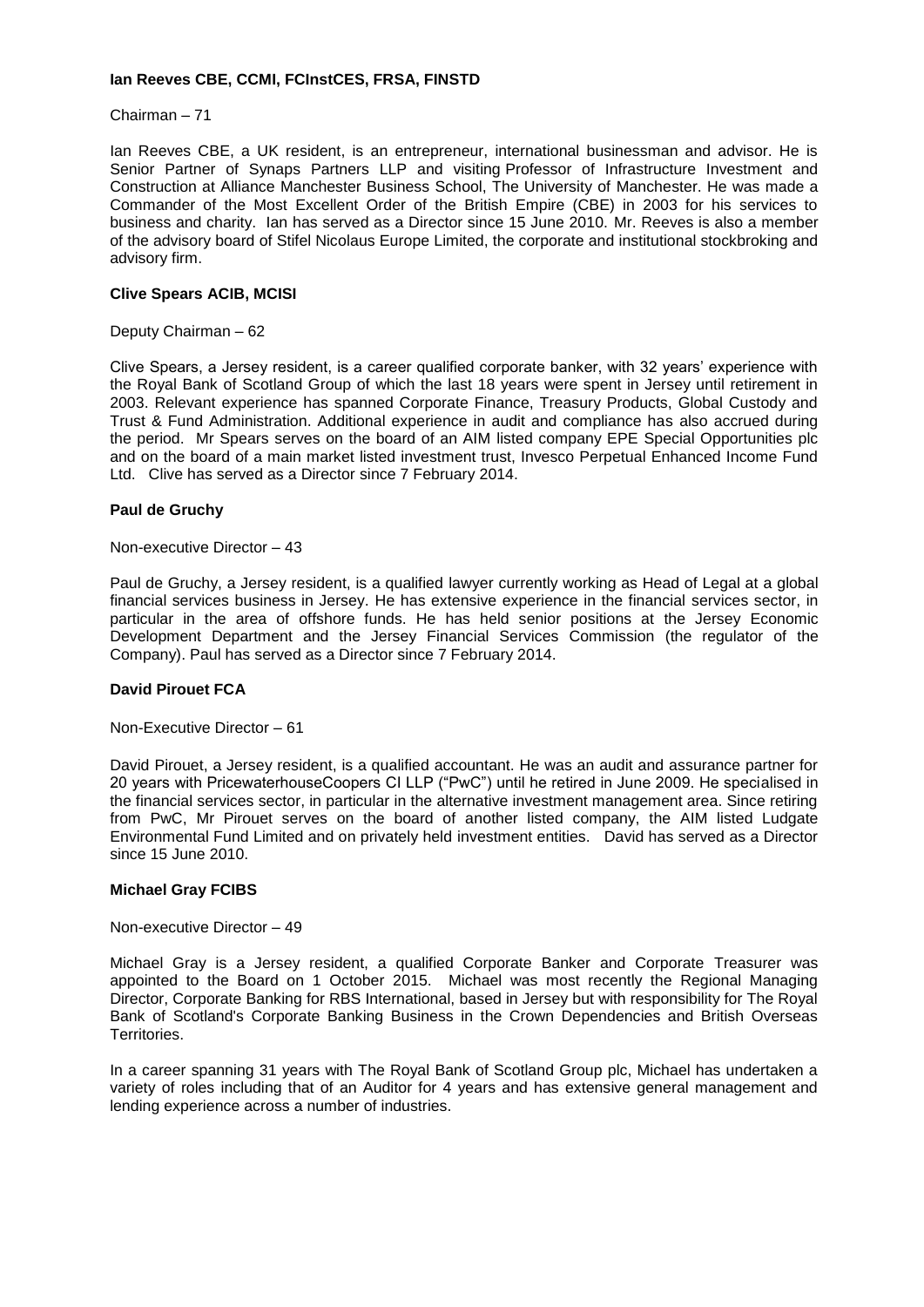# **Julia Chapman**

#### Non-executive Director – 50

Resident in Jersey, Julia Chapman was appointed to the Board on 1 October 2015 and is a solicitor qualified in England & Wales and Jersey with over 25 years' experience in the investment fund and capital markets sector. Having trained with Simmons & Simmons in London, Julia moved to Jersey to work for Mourant du Feu & Jeune (now Mourant Ozannes) and became a partner in 1999. Julia was then appointed general counsel to Mourant International Finance Administration ("MIFA") (the firm's fund administration division) with responsibility for legal, risk and compliance oversight of third party administration services to alternative investment funds. Ms Chapman serves on the board of a main market listed company, Henderson Far East Income Limited.

# **Renewed disapplication of pre-emption rights in respect of the Existing Placing Programme**

The following Resolution will be proposed as a Special Resolution at the AGM:

 Resolution 11: to authorise the Directors to dis-apply pre-emption rights in respect of (a) the issue of up to 72,048,668 Ordinary Shares pursuant to the remaining period of the Existing Placing Programme (such authorisation, if granted, to replace, for the avoidance of doubt, the existing disapplication authorisation passed by Shareholders at the extraordinary general meeting of the Company held on 12 February 2015) and (b) the allotment of equity securities in connection with an offer of such securities by way of a rights issue (as defined in the Articles).

In order for the Directors to continue to have the power to issue in certain circumstances equity securities (as defined in the Articles) for cash free of the pre-emption rights in the Company's Articles, such preemption rights must be dis-applied as the existing disapplication authorisation passed by Shareholders at the extraordinary general meeting of the Company held on 12 February 2015 expires at the conclusion of the AGM.

The Company's Existing Placing Programme was instituted on 30 March 2015 and will close on 29 March 2016 (or any earlier date on which it is fully subscribed). In order to allow themselves the possibility of continuing issuance during the short remaining period of the Existing Placing Programme, the Directors are therefore asking shareholders to approve by way of a Special Resolution the renewal of disapplication of the pre-emption rights in the Articles which would be required for such issuance,

The Company has issued 77,951,332 Ordinary Shares under the Existing Placing Programme which has allowed it to take advantage of a number of attractive investment opportunities. Issuance of such Ordinary Shares has been at a premium to the Company's prevailing NAV per Ordinary Share, and therefore NAV accretive to Shareholders. The Existing Placing Programme was for an issue of up to 150 million Ordinary Shares and 72,048,668 Ordinary Shares therefore remain potentially to be issued under the Existing Placing Programme until its closing on 29 March 2016.

Although there are challenges from increased competition in certain sectors in which the Company invests, and more limited opportunities in other sectors than has been the case in the past, nevertheless the Company continues to see significant opportunities in the infrastructure debt market and wishes to continue to be in a position to take advantage of these opportunities as and when they arise during the remaining period of the Existing Placing Programme. The Company notes a background of continuing demand for the Company's Ordinary Shares (which have performed strongly and have traded at a premium to net asset value since the Company's IPO).

Any further Ordinary Shares issued pursuant to the Existing Placing Programme will be issued at an issue price calculated by reference to the unaudited estimated prevailing net asset value per Ordinary Share (cum-income) at the time of allotment together with a premium intended to cover at least the costs and expenses of the relevant placing of Ordinary Shares (including, without limitation, any placing commissions) and the initial investment of the amounts raised. The minimum price in respect of an allotment of any Existing Placing Programme Shares will not be less than the aggregate of the unaudited net asset value per Ordinary Share. The Board will consult with the Company's Investment Adviser and its brokers, and take into account the interests of Shareholders as a whole, market conditions, and the share rating of the Company's Ordinary Shares when determining the issue price for any such issuance.

The Existing Placing Programme is flexible and may have a number of closing dates. The Existing Placing Programme is not underwritten.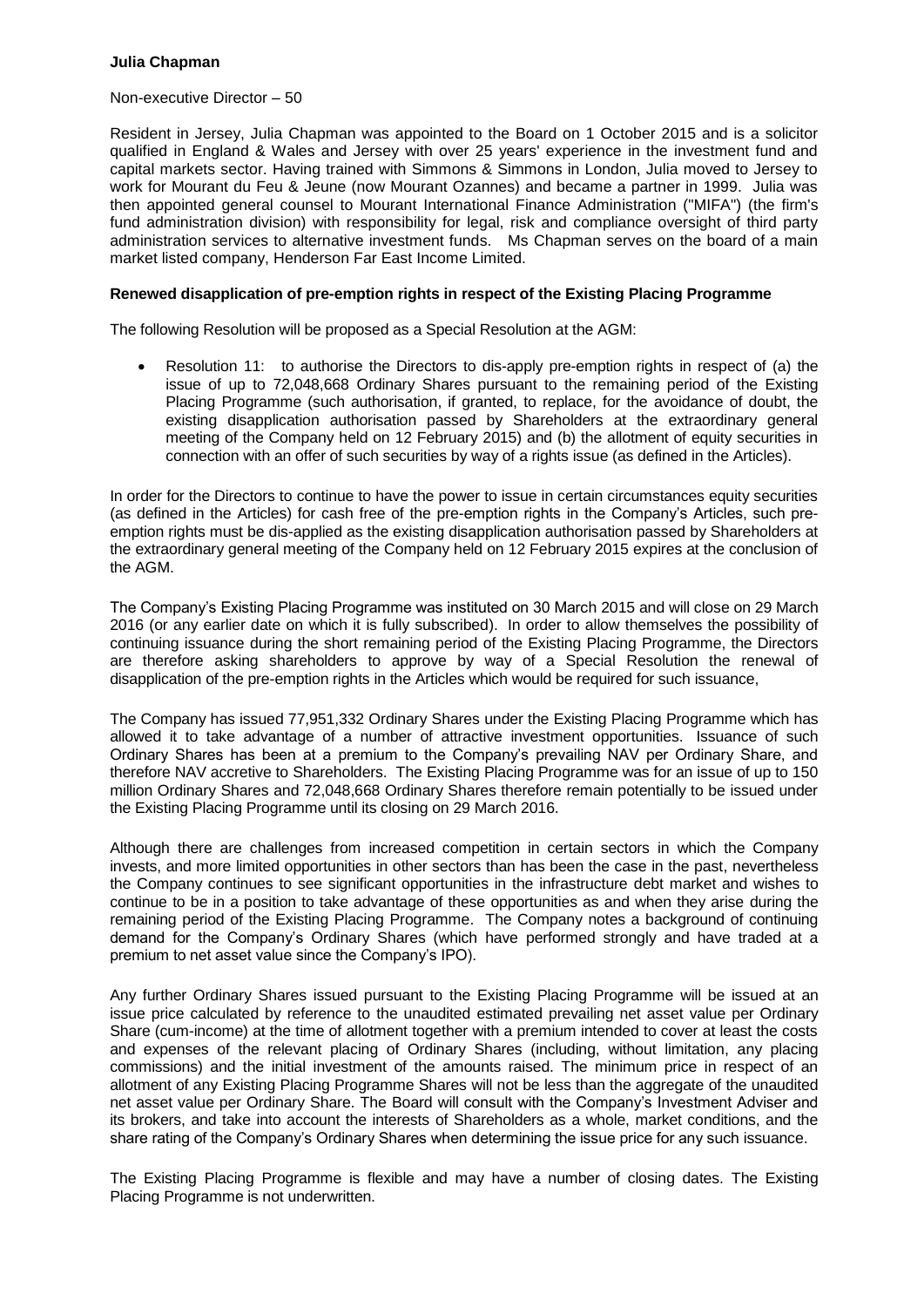The Directors believe that continuation of the ability to issue shares under the Existing Placing Programme will have the following benefits for Shareholders:

- the Company will be able to raise additional capital promptly, enabling it to take advantage of current and future investment opportunities, thereby further diversifying its investment portfolio, both by number of investments and by sector;
- an increase in the market capitalisation of the Company will help to make the Company attractive to a wider investor base;
- it is expected that the secondary market liquidity in the Ordinary Shares will be further enhanced as a result of a larger and more diversified shareholder base. Continuation of issuance under the Existing Placing Programme will partially satisfy market demand for Ordinary Shares from time to time and improve liquidity in the market for Ordinary Shares; and
- the Company's fixed running costs will be spread across a wider shareholder base, thereby reducing the total expense ratio.

Shareholders are therefore being asked to approve by way of a Special Resolution at the AGM the disapplication of the pre-emption rights in the Articles in respect of an issue of up to 72,048,668 Ordinary Shares, being 12.1 per cent of the issued share capital of the Company, specifically pursuant to the short remaining period of the Existing Placing Programme.

Application will be made to the UK Listing Authority for any Ordinary Shares issued pursuant to the Existing Placing Programme to be admitted to the Premium Listing segment of the Official List and for any such Ordinary Shares to be admitted to trading on the London Stock Exchange's Main Market for listed securities. The Ordinary Shares will be issued in registered form and may be held in certificated or uncertificated form. Temporary documents of title will not be issued pending the despatch of definitive certificates for the Ordinary Shares. The new Ordinary Shares will rank equally with existing Ordinary Shares, including as to any right to receive dividends.

The Company has published in respect of the Existing Placing Programme a Prospectus dated 30 March 2015 and a Supplementary Prospectus dated 18 December 2015.

In the event that this Special Resolution is not passed, no further issuance under the Existing Placing Programme will be possible on a non pre-emptive basis.

In addition, it is proposed that Shareholders approve the disapplication of the pre-emption rights in relation to the allotment of equity securities by way of a rights issue.

# **Market purchase of Ordinary Shares**

The following Resolution will be proposed as a Special Resolution at the AGM:

• Resolution 12: to authorise the Company to purchase its own shares

The Directors believe that it is advantageous for the Company to continue to have the flexibility to purchase its own Ordinary Shares, although they have no present intention to exercise this authority. Purchases of Ordinary Shares by the Company will be made only after careful consideration by the Directors, having taken into account the Company's share price, market conditions prevailing at the time, the capital requirements of the Company, its opportunities for expansion and its overall financial position.

The authority sought would replace the authority given to the Directors on 12 February 2015. The maximum number of Ordinary Shares authorised to be purchased pursuant to this authority would be 89,041,102 representing 14.99 per cent of the total number of Ordinary Shares in issue as at the date of this document, and the maximum and minimum prices to be paid for such shares are stated in the Resolution.

The Company may hold any Ordinary Shares that it purchases as treasury shares or cancel them, in accordance with the Articles and the Companies Law. The Directors believe that it is desirable for the Company to have this choice. Holding the shares purchased as treasury shares will give the Company the ability to re-sell or transfer them quickly and cost-effectively and will provide the Company with additional flexibility in the management of its capital base. The decision whether to cancel any shares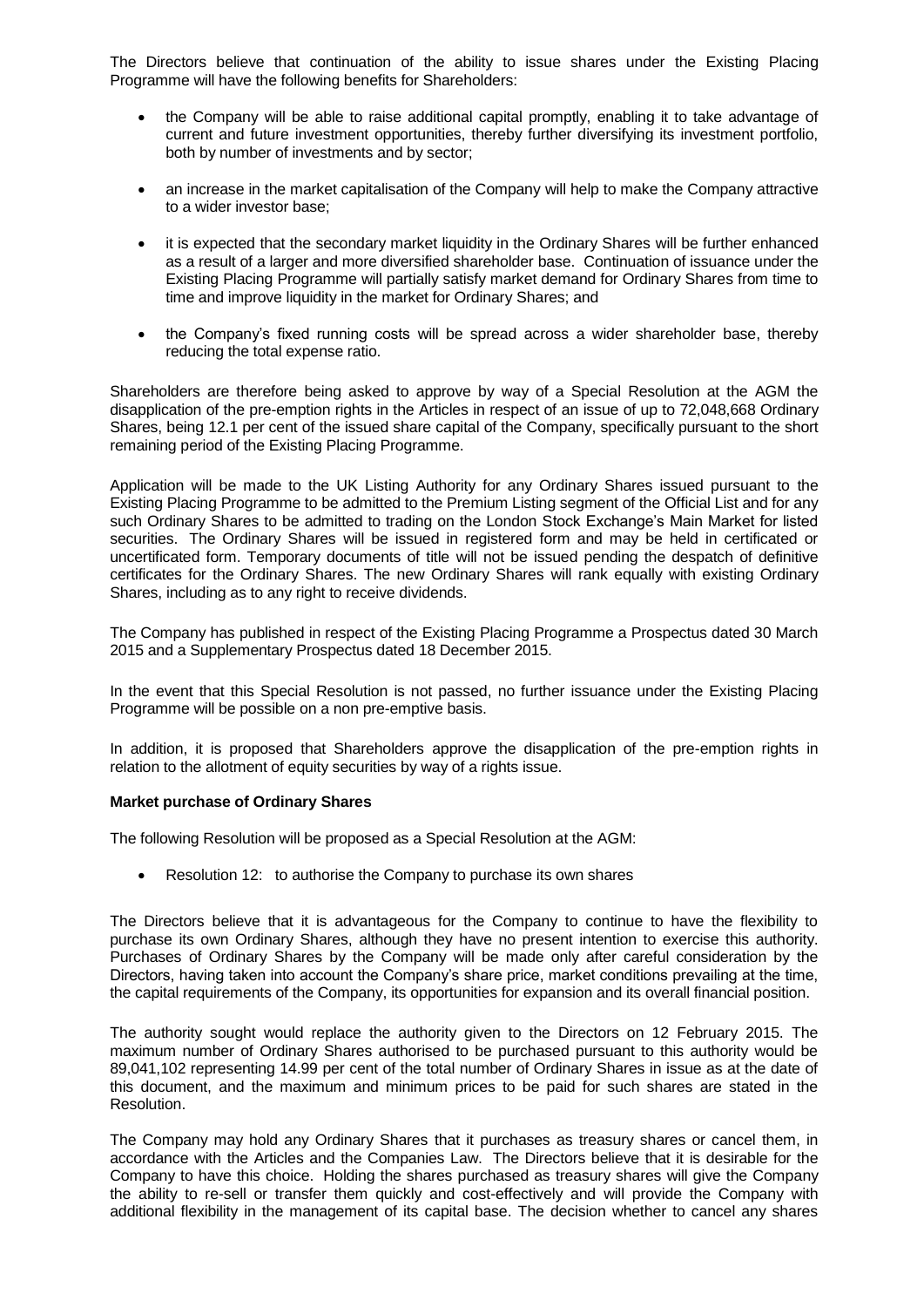purchased by the Company or hold such shares as treasury shares will be made by the Directors at the time of purchase, on the basis of the Company's and Shareholders' best interests.

#### **Action to be taken**

The action to be taken in respect of the AGM depends on whether you hold your Ordinary Shares in certificated form or in uncertificated form (that is, in CREST).

#### *Certificated Shareholders*

Please check that you have received a Form of Proxy for use in respect of the Annual General Meeting with this document.

**Whether or not you propose to attend the AGM in person, you are strongly encouraged to complete, sign and return your Form of Proxy in accordance with the instructions printed thereon as soon as possible, but in any event so as to be received by the Registrar at Capita Registrars (Jersey) Limited, 12 Castle Street, St Helier, Jersey JE2 3RT no later than 11.00 a.m. on 10 February 2016.**

Submission of the Form of Proxy will enable your vote to be counted at the AGM in the event of your absence. The completion and return of the Form of Proxy will not prevent you from attending and voting at the AGM or any adjournment thereof, in person should you wish to do so.

#### *Uncertificated Shareholders*

CREST members can appoint proxies using the CREST electronic proxy appointment service and transmit a CREST Proxy Instruction in accordance with the procedures set out in the CREST Manual.

**Whether or not you propose to attend the AGM in person, you are strongly encouraged to complete your CREST Proxy Instruction in accordance with the procedures set out in the CREST Manual as soon as possible, but in any event so as to be received by the Registrar, CREST ID RA10, no later than 11.00 a.m. on 10 February 2016.**

This will enable your vote to be counted at the AGM in the event of your absence. The completion and return of the CREST Proxy Instruction will not prevent you from attending and voting at the Annual General Meeting, or any adjournment thereof, in person should you wish to do so.

#### **Recommendation**

The Directors consider all of the Resolutions to be in the best interests of Shareholders as a whole and recommend that you vote in favour of the Resolutions.

Yours faithfully,

IN REEVES CBC

**Ian Reeves CBE** *Chairman*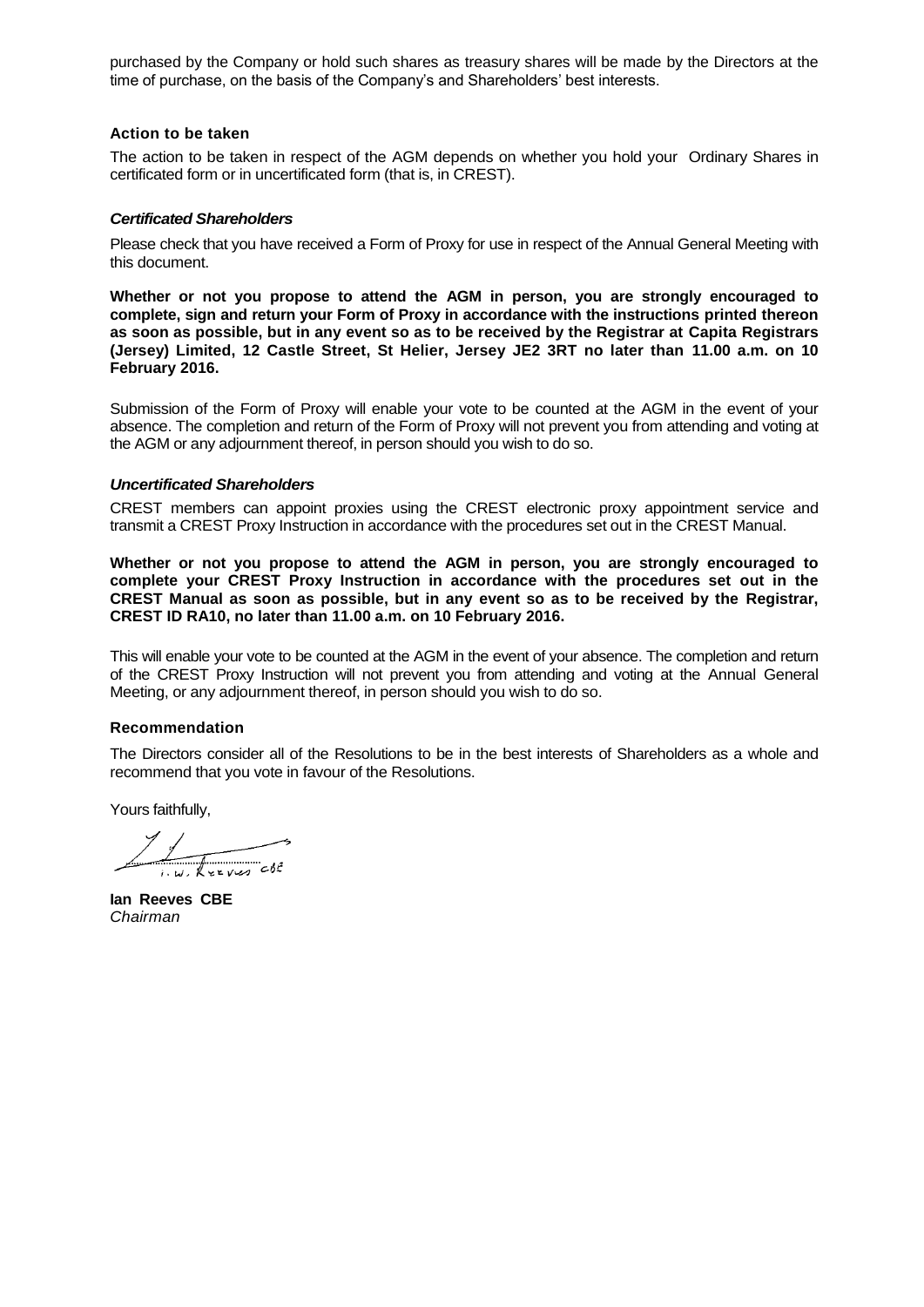# **DEFINITIONS**

The following definitions apply throughout this document, unless the context requires otherwise:

| "Annual General Meeting" or "AGM"  | the annual general meeting of the Company to be held at 12<br>Castle Street, St Helier, Jersey JE2 3RT at 11.00 a.m. on 12<br>February 2016 convened by the Notice of Annual General Meeting<br>(including any adjournment thereof), and at which the<br>Resolutions will be proposed |
|------------------------------------|---------------------------------------------------------------------------------------------------------------------------------------------------------------------------------------------------------------------------------------------------------------------------------------|
| "Articles"                         | the articles of association of the Company in force from time<br>to time                                                                                                                                                                                                              |
| "Board"                            | the board of Directors of the Company                                                                                                                                                                                                                                                 |
| "Companies Law"                    | the Companies (Jersey) Law 1991, as amended, and<br>any subsidiary legislation from time to time made thereunder,<br>including any statutory modifications or re-enactments for the<br>time being in force                                                                            |
| "Company"                          | <b>GCP</b><br>Infrastructure<br>Investments<br>Limited,<br>company<br>a<br>incorporated in Jersey with registered number 105775                                                                                                                                                       |
| "CREST"                            | the system of paperless settlement of trades in securities and<br>the holding of uncertificated securities operated by Euroclear UK<br>& Ireland Limited in accordance with the Uncertificated<br>Securities Regulations 2001 (SI 2001/3755)                                          |
| "CREST Manual"                     | the manual, as amended from time to time, produced by<br>Euroclear UK & Ireland Limited describing the CREST system<br>and supplied by Euroclear UK & Ireland Limited to users and<br>participants thereof                                                                            |
|                                    |                                                                                                                                                                                                                                                                                       |
| "Directors"                        | the directors of the Company from time to time                                                                                                                                                                                                                                        |
| "Existing Placing Programme"       | the existing placing programme of Ordinary Shares instituted on<br>30 March 2015                                                                                                                                                                                                      |
| "Form of Proxy"                    | the form of proxy which accompanies this document for use by<br>Shareholders who hold their Ordinary Shares in certificated form<br>in relation to voting at the Annual General Meeting                                                                                               |
| "FSMA"                             | the Financial Services and Markets Act 2000 (as amended)                                                                                                                                                                                                                              |
| "London Stock Exchange"            | London Stock Exchange plc                                                                                                                                                                                                                                                             |
| "Notice of Annual General Meeting" | the notice of the Annual General Meeting set out at the<br>end of this document                                                                                                                                                                                                       |
| "Ordinary Resolution"              | a resolution passed by a simple majority of the votes of the<br>Shareholders entitled to vote and voting in person or by proxy<br>at the Annual General Meeting                                                                                                                       |
| "Ordinary Shares"                  | ordinary shares of £0.01 each in the capital of the Company                                                                                                                                                                                                                           |
| "Registrar"                        | Capita Registrars (Jersey) Limited of 12 Castle Street, St<br>Helier, Jersey JE2 3RT                                                                                                                                                                                                  |
| "Resolutions"                      | the resolutions to be proposed at the Annual General Meeting                                                                                                                                                                                                                          |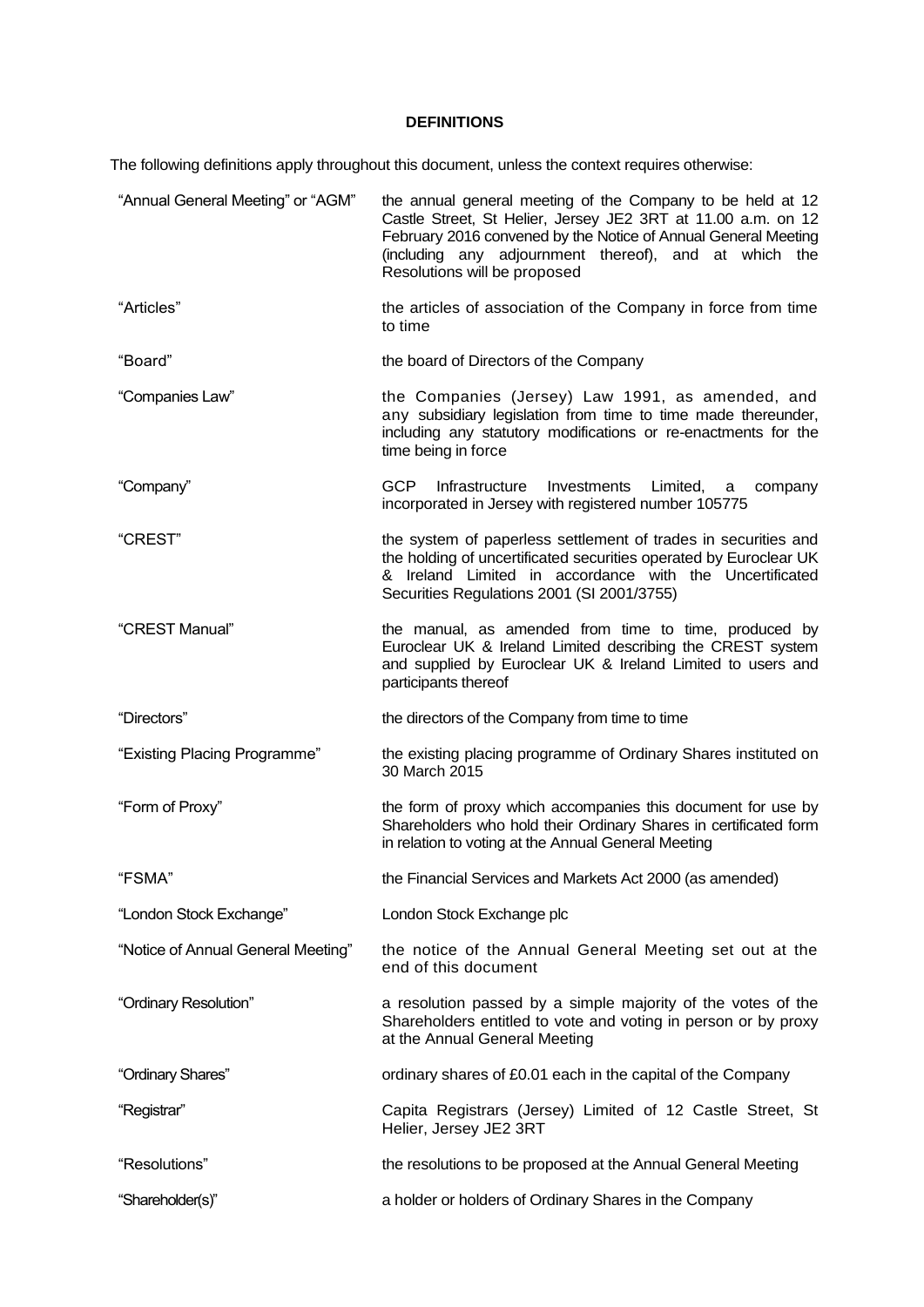"Special Resolution" a resolution of the Company passed as a special resolution in accordance with the Companies Law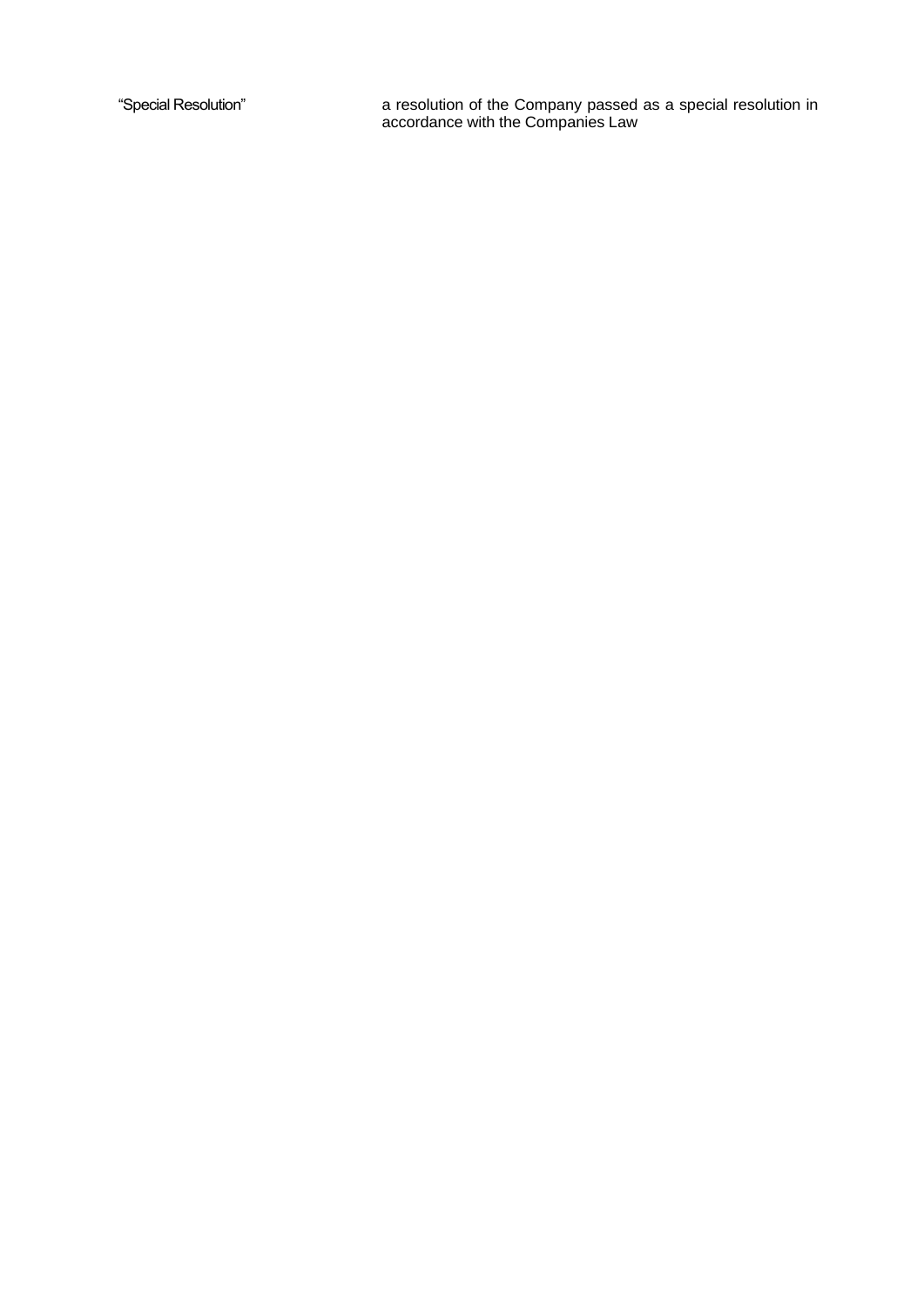# **NOTICE OF ANNUAL GENERAL MEETING**

NOTICE IS GIVEN that an Annual General Meeting of GCP Infrastructure Investments Limited (the "**Company**") will be held at 12 Castle Street, St Helier, Jersey JE2 3RT on 12 February 2016 at 11.00 a.m. to consider and, if thought fit, pass the following resolutions, of which Resolutions 1 to 10 will be proposed as Ordinary Resolutions and Resolutions 11 to 12 shall be proposed as Special Resolutions.

# **ORDINARY RESOLUTIONS**

- 1. THAT the Report of the Directors of the Company (the "**Directors**") and the audited financial statements for the year ended 30 September 2015 be received and adopted.
- 2. THAT the Directors' remuneration report for the year ended 30 September 2015 be approved.
- 3. THAT Ian Reeves CBE be re-elected as a director of the Company.
- 4. THAT Clive Spears be re-elected as a director of the Company.
- 5. THAT Paul de Gruchy be re-elected as a director of the Company.
- 6. THAT David Pirouet be re-elected as a director of the Company.
- 7. THAT Michael Gray be elected as a director of the Company.
- 8. THAT Julia Chapman be elected as a director of the Company.
- 9. THAT KPMG Channel Islands Jersey Limited be appointed as Auditors to the Company to hold office from the conclusion of the Annual General Meeting to the conclusion of the next annual general meeting at which financial statements are laid before the Company.
- 10. THAT the remuneration of KPMG Channel Islands Jersey Limited be determined by the Audit Committee.

# **SPECIAL RESOLUTIONS**

- 11. THAT, the Directors be and are hereby empowered to allot equity securities (as defined in the Company's Articles) for cash, and/ or sell equity securities held as treasury shares for cash, as if the pre-emption rights contained in the Articles in respect of such equity securities did not apply to any such allotment or sale, provided that this power shall be limited to:
	- (a) the issue of up to 72,048,668 Ordinary Shares pursuant to the remaining period of the Existing Placing Programme(such authorisation, if granted, to replace, for the avoidance of doubt, the existing disapplication authorisation passed by Shareholders at the extraordinary general meeting of the Company held on 12 February 2015; and
	- (b) the allotment and/ or sale of equity securities in connection with an offer of such securities by way of a rights issue (as defined in the Articles),

and the authority hereby conferred shall expire at the conclusion of the next Annual General Meeting of the Company, save that the Company may, before such expiry, make an offer or agreement which would or might require equity securities to be allotted or equity securities held as treasury shares to be sold after such expiry and the Directors may allot equity securities and/or sell equity securities held as treasury shares in pursuance of any such offer or agreement as if this power had not expired.

- 12. THAT the Company be generally and unconditionally authorised to make market purchases of up to 89,041,102 Ordinary Shares in accordance with the Articles, on such terms as the Directors think fit, provided that:
	- (a) the minimum price, exclusive of any expenses, which may be paid for each Ordinary Share is one pence per Ordinary Share; and
	- (b) the maximum price, exclusive of any expenses, which may be paid for each Ordinary Share is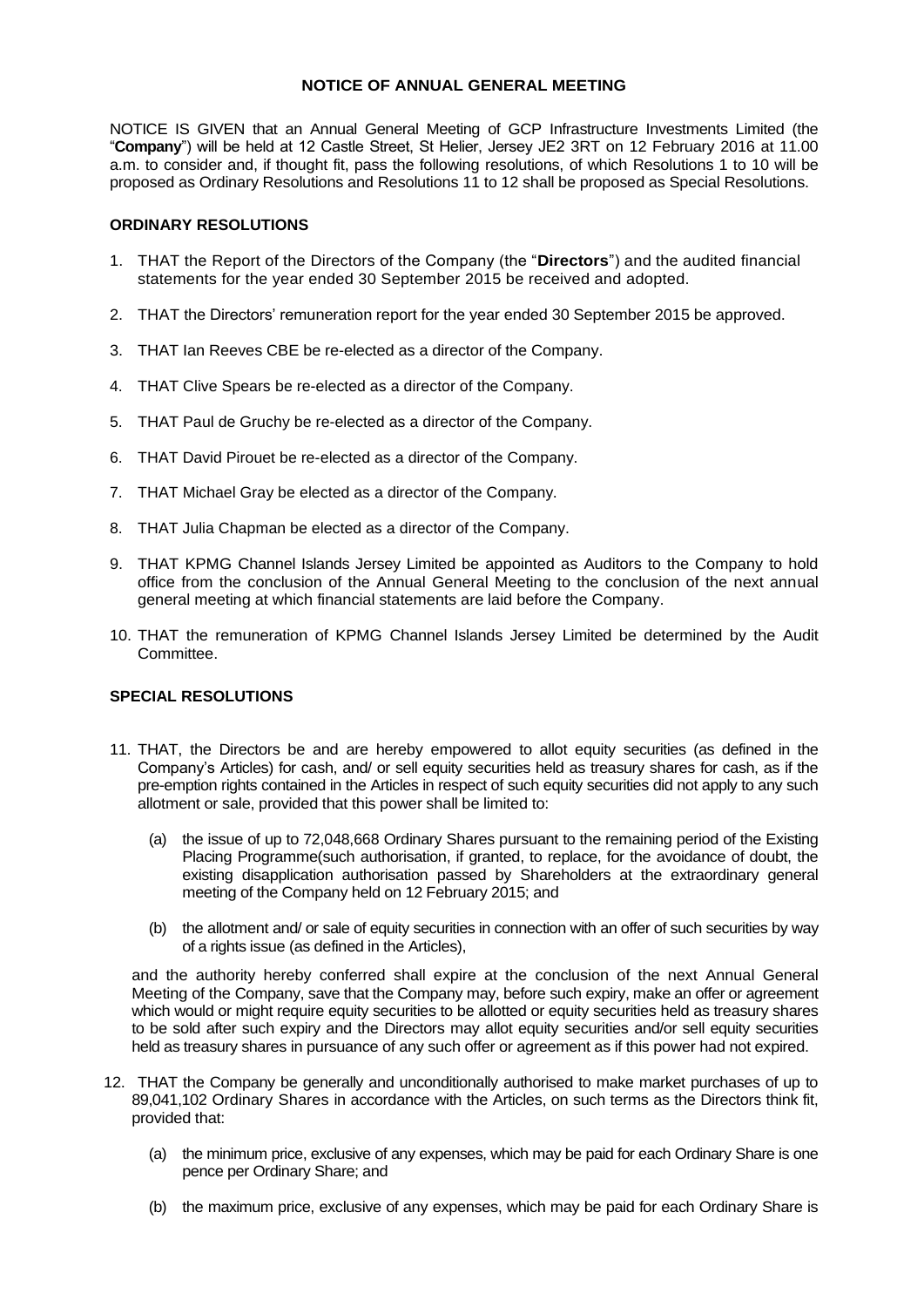an amount equal to the higher of:

- (i) 105 per cent. of the average of the middle market quotations for an Ordinary Share (as derived from the Daily Official List of London Stock Exchange plc) for the five business days immediately preceding the day on which the Ordinary Share is contracted to be purchased; and
- (ii) the amount stipulated by Article 5(1) of the Buy-back and Stabilisation Regulation 2003.

and the authority hereby conferred shall expire, unless previously revoked or varied, at the conclusion of the next Annual General Meeting of the Company, except in relation to the purchase of Ordinary Shares the contract for which was concluded before the expiry of this authority and which will or may be executed wholly or partly after such expiry.

By order of the Board of Directors

Clare Muril)

# **Capita Financial Administrators (Jersey) Limited**

*Secretary 12 January 2016*

Registered Office: 12 Castle Street St Helier Jersey JE2 3RT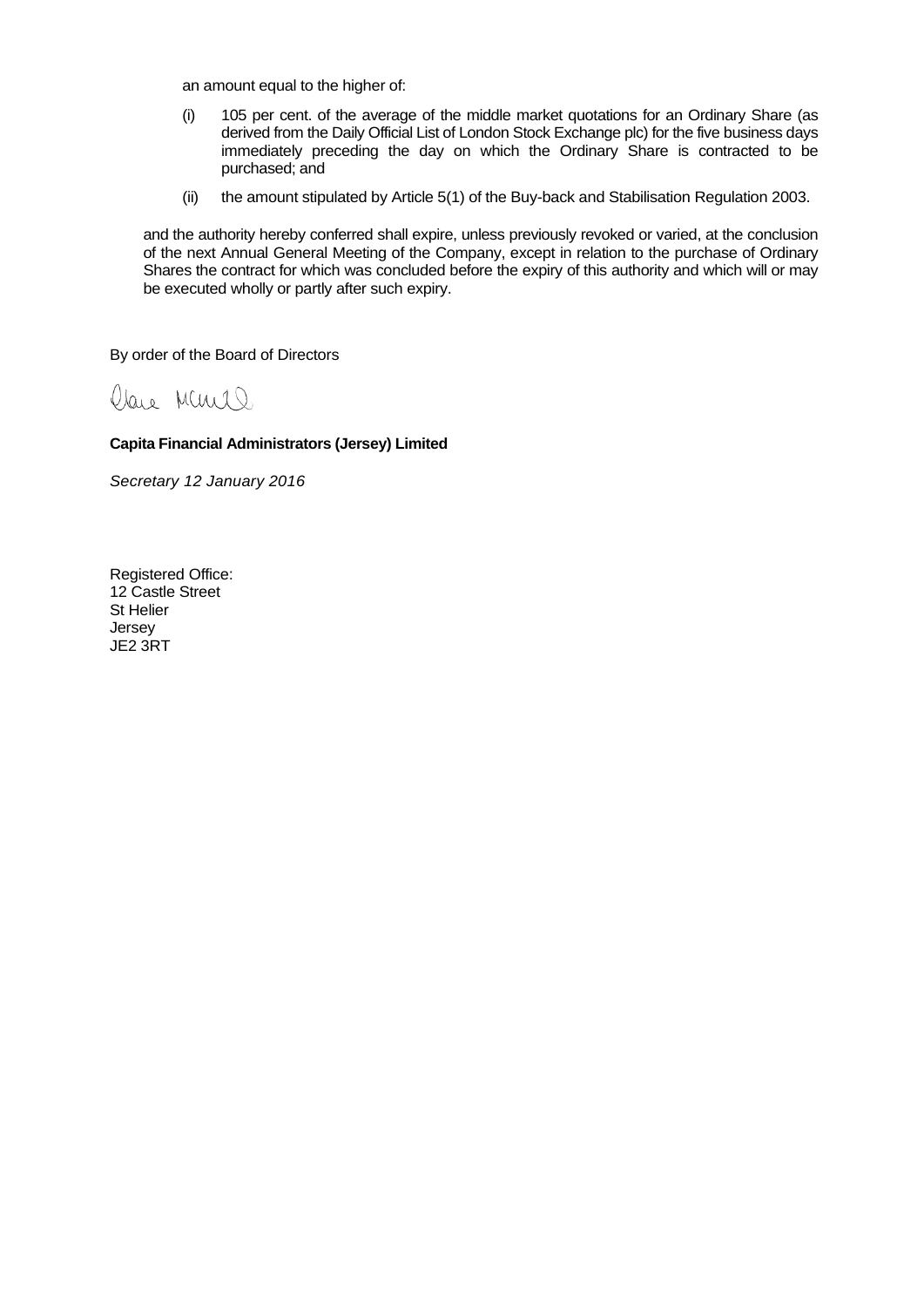# **Notes to Notice of Annual General Meeting ("AGM")**

- 1. A member is entitled to appoint one or more proxies to exercise all or any of the member's rights to attend, speak and vote at the AGM. A proxy need not be a member of the Company and a member may appoint more than one proxy in relation to a meeting to attend, speak and vote on the same occasion provided that each proxy is appointed to exercise the rights attached to a different share or shares held by a member. To appoint more than one proxy, the proxy form should be photocopied and the name of the proxy to be appointed indicated on each form together with the number of shares that such proxy is appointed in respect of.
- 2. A Form of Proxy is enclosed with this circular. In order to be valid any proxy form or other instrument appointing a proxy must be returned duly completed by one of the following methods no later than 11.00 a.m. on 10 February 2016:

In hard copy form by post, by courier, or by hand to the following address: Capita Registrars (Jersey) Limited 12 Castle Street St. Helier Jersey JE2 3RT Channel Islands

Submission of a proxy appointment will not preclude a member from attending and voting at the AGM should they wish to do so.

To direct your proxy on how to vote on the resolutions, mark the appropriate box on your proxy form with an 'X'. To abstain from voting on a resolution, select the relevant "Vote withheld" box. A vote withheld is not a vote in law, which means that the vote will not be counted in the calculation of votes for or against the resolution. If no voting indication is given, your proxy will vote or abstain from voting at his or her discretion. Your proxy will vote (or abstain from voting) as he or she thinks fit in relation to any other matter which is put before the AGM.

- 3. Pursuant to the Companies (Uncertificated Securities) (Jersey) Order 1999, the Company specifies that only those shareholders registered in the register of members of the Company by 11.00 a.m. on 10 February 2016 shall be entitled to attend and vote at the AGM in respect of the number of shares registered in their name at that time. Changes to entries on the register of members after 11.00 a.m. on 10 February 2016 shall be disregarded in determining the rights of any person to attend or vote at the AGM.
- 4. In the case of joint holders, where more than one of the joint holders purports to appoint a proxy, only the appointment submitted by the most senior holder will be accepted. Seniority is determined by the order in which the names of the joint holders appear in the Company's register of members in respect of the joint holding (the first-named being the most senior).
- 5. Under the Companies (Jersey) Law 1991, a body corporate may only appoint one corporate representative. A shareholder which is a body corporate that wishes to allocate its votes to more than one person should use the proxy arrangements.
- 6. Any power of attorney or any other authority under which your proxy form is signed (or a duly certified copy of such power or authority) must be returned to the registered office with your proxy form.
- 7. In accordance with Article 40 of the Companies (Uncertificated Securities) (Jersey) Order 1999, the Company has fixed 6.00 p.m. on 8 January 2016 as the record date for determining the uncertificated members entitled to receive notice of the meeting and this form of proxy, so that such persons entered on the Company's register of members at that time are the persons so entitled.

CREST members who wish to appoint a proxy or proxies through the CREST electronic proxy appointment service may do so for the AGM and any adjournment(s) of the AGM by using the procedures described in the CREST manual. CREST personal members or other CREST sponsored members and those CREST members who have appointed a voting service provider(s) should refer to their CREST sponsor or voting service provider(s), who will be able to take the appropriate action on their behalf.

In order for a proxy appointment or instruction made using the CREST service to be valid, the appropriate CREST message (a "CREST Proxy Instruction") must be properly authenticated in